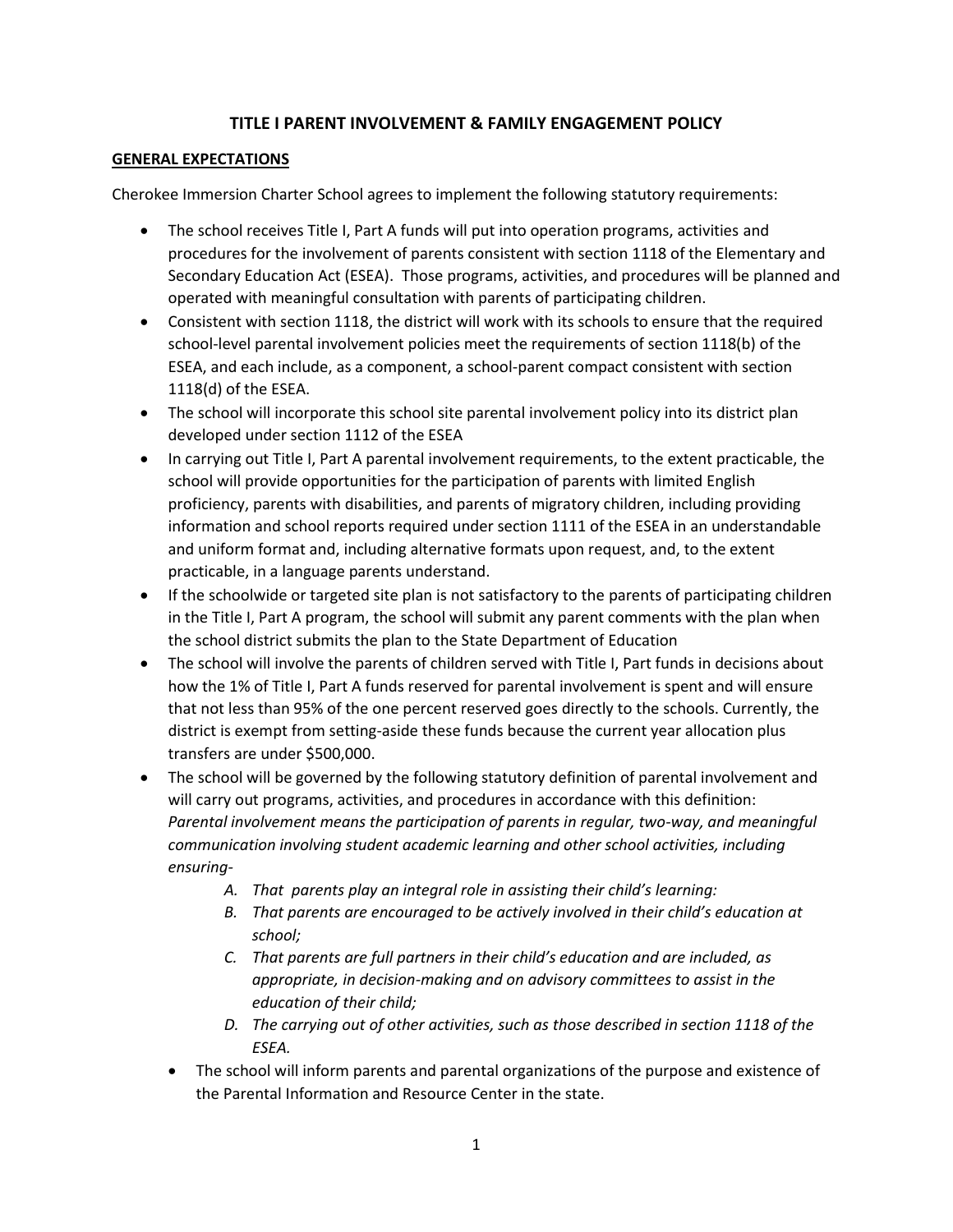### **REQUIRED SCHOOL-LEVEL PARENTAL INVOLVEMENT & FAMILY ENGAGEMENT POLICY**

Cherokee Immersion Charter School will build parent's capacity for strong parental involvement and family engagement, in order to ensure effective involvement of parents and to support a partnership among the parents and the community to improve student academic achievement, through the following activities specifically described below

- Cherokee Immersion Charter School will provide assistance to parents of children served by the school, as appropriate, in understanding topics such as the following by undertaking the actions described in this paragraph:
	- 1. the state's academic content standards,
	- 2. the state's student academic achievement standards
	- 3. the state and local academic assessments including alternate assessments
	- 4. the requirements of Title I, Part A
	- 5. how to monitor the child's progress, and
	- 6. how to work with educators.

This will be done through parent-teacher conferences, Title I-A Annual Parent meetings, and online access.

- Cherokee Immersion Charter School will, with the assistance of the district, provide materials and training to help parents work with their children to improve their children's academic achievement, such as literacy training, and using technology, as appropriate, to foster parental involvement, by offering yearly parent online grade book training and parent data-driven instruction training. There will also be a conference room with a dedicated computer for parents to access the online grade book.
- Cherokee Immersion Charter School will, work with the assistance of the district and parents, educate its teachers, pupil services personnel, principals and other staff, in how to reach out to, communicate with, and work with parents as equal partners, in the value and utility of contributions of parents, and in how to implement and coordinate parent programs and build ties between parents and schools, by providing early in-service training on parental involvement activities and communication skills, privacy, FERPA, and the online grade book. The annual Title I-A schoolwide planning meeting will also provide assistance to the district on parental involvement.
- Cherokee Immersion Charter School will, to the extent feasible and appropriate, coordinate and integrate parental involvement programs and activities with Head Start, public preschool programs, and other programs and conduct other activities, such as parent resource centers, that encourage and support parents in more fully participating in the education of their children, by offering parent educational luncheons in coordination with Grand Head Start and offering parent-teacher educational conferences that support parent and teacher relationships and positive communication.
- The school will take the following actions to ensure that information related to the school and parent programs, meetings and other activities, is sent to the parents of participating children in an understandable and uniform format, including alternative formats upon request, and, to the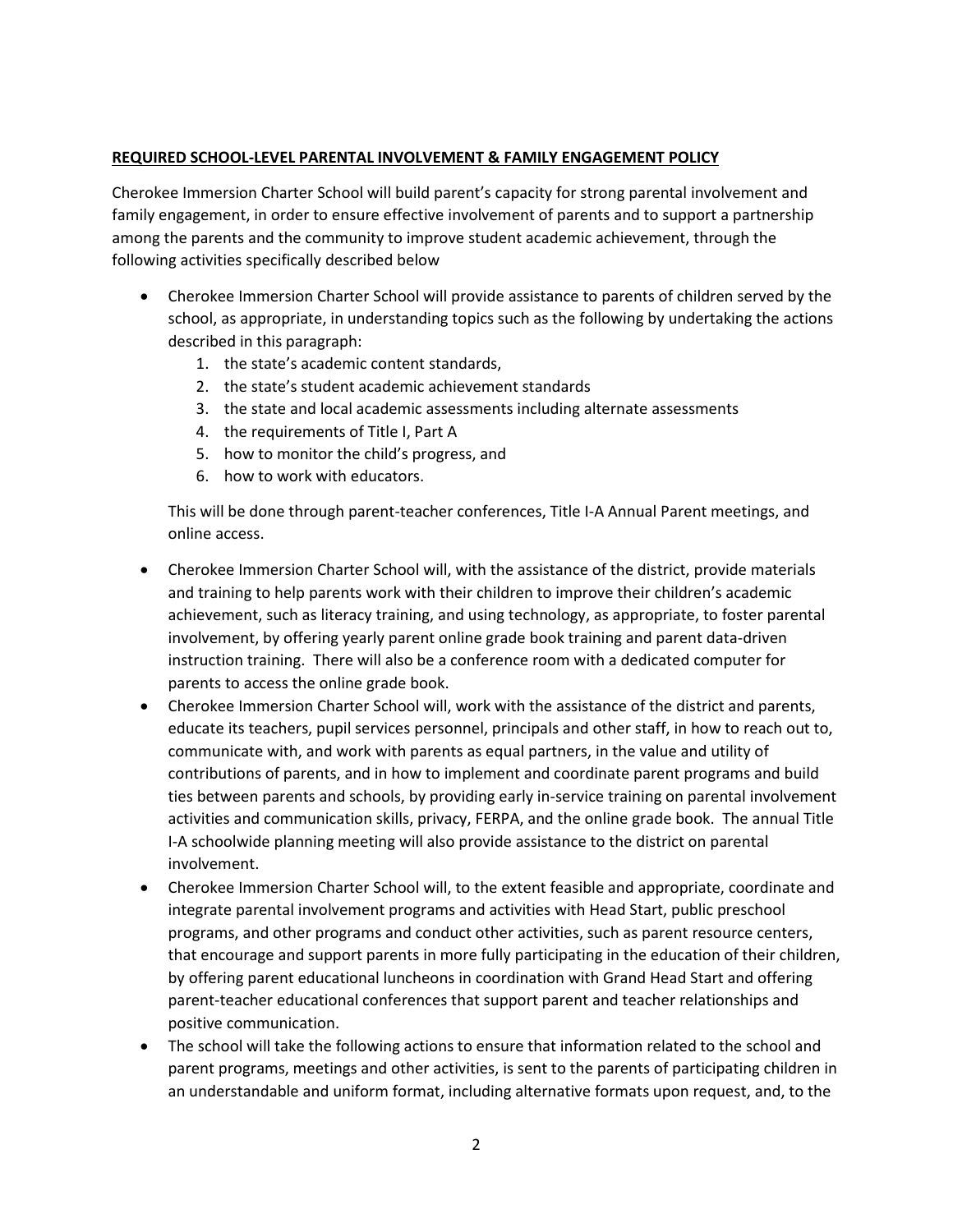extent practicable, in a language the parents can understand. The school will post the information on the district website, [www.cherokee.org,](http://www.cherokee.org/) on the federal programs page as well as on the school site page. The notification of the meetings and activities will also be published in the local newspaper. Notifications are also sent to the parents in the home language whenever necessary so that all parents can understand and be involved in the activities and educational programs.

- The school will provide other such reasonable support for parental involvement activities as parents may request. Cherokee Immersion Charter School will:
	- 1. Convene an annual meeting to explain the Title I program to parents and inform them of the rights to be involved in the program,
	- 2. Offer a flexible number of meetings (the school may use Title I funds to pay related expenses, such as childcare, transportation or home visits). In addition to the required annual meetings, additional meetings are held throughout the school year when appropriate and necessary.
	- 3. Involve parents in planning, review, and improvement of Title I programs
	- 4. Provide timely information about Title I programs to parents; describe the curricula, the student assessments and proficiency levels students are expected to meet; respond promptly to parent suggestions and provide opportunities for regular meetings where parents can provide input
	- 5. Provide parents with an opportunity to submit dissenting views to the district if a school's program is not acceptable to them.

# **DISCRETIONARY SCHOOL SITE PARENTAL INVOLVEMENT & FAMILY ENGAGMENT POLICY COMPONENTS**

The Cherokee Immersion Charter School Parental Involvement & Family Engagement Policy may include additional paragraphs listing and describing other discretionary activities that the school, in consultation with its parents, chooses to undertake to build parents' capacity for involvement in the school an school system to support their children's academic achievement, such as the following discretionary activities listed under section 1118(e) of the ESEA:

- Involving parents in the development of training for teachers, principals, and other educators to improve the effectiveness of the training.
- Providing necessary literacy training for parents from Title I, Part A funds, if the school district has exhausted all other reasonably available sources of funding for that training.
- Paying reasonable and necessary expenses associated with parental involvement activities, including transportation and other childcare cost, to enable parents to participate in schoolrelated meetings and training sessions.
- Training parents to enhance the involvement of other parents.
- In order to maximize parental involvement and participation in the children's education, arranging school meetings at a variety of times, or conducting in-home conferences between teachers or other educators, who work directly with participating children, with parents who are unable to attend those conferences at school.